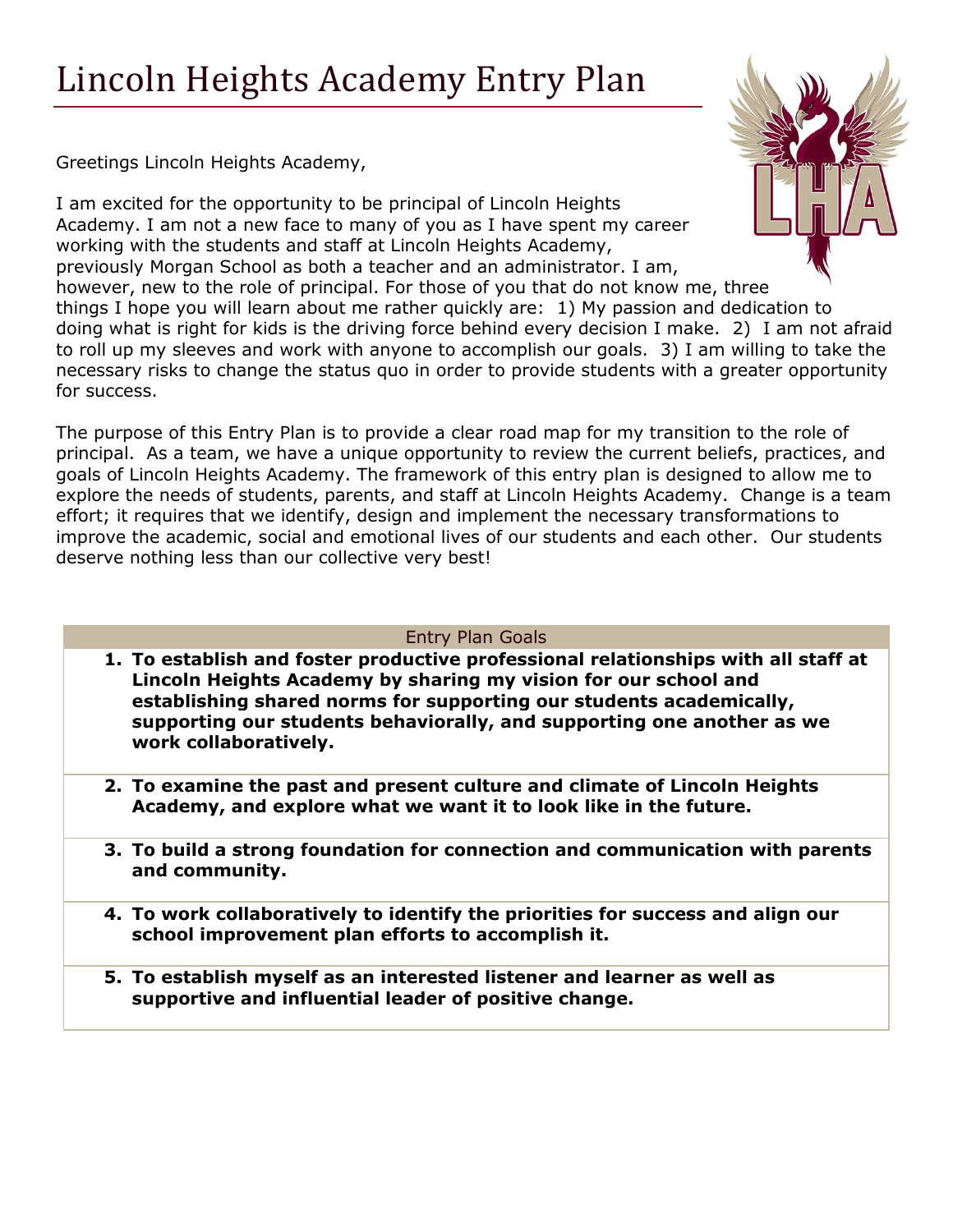# **Entry Plan Method**



#### **Entry Plan Activities**

#### **Teachers**

- 30 minute one on one Interviews with every teacher
- Teacher Surveys
- Meet with grade level teams monthly to review student data (ex. Previous years EOG/EOC scores, MAP data, classroom assessment data, discipline data, and Boys Town Data)
- Meet with grade level teams to review interview and survey results during grade level sense making meetings
- Visit classrooms weekly and participate in classroom activities
- Meet with school leadership team to develop plan for focus groups, review data from interviews and surveys in sense making meetings
- Provide regular updates on progression of Entry Plan through monthly staff meetings

#### **District Support Staff**

- Meet with leaders in the Central Learning Community, Exceptional Children Department, School Law Enforcement and Title I offices to learn the district perspective of Lincoln **Heights**
- Establish relationship with zone peers through regularly attending principal meetings
- Provide regular updates on progression of Entry Plan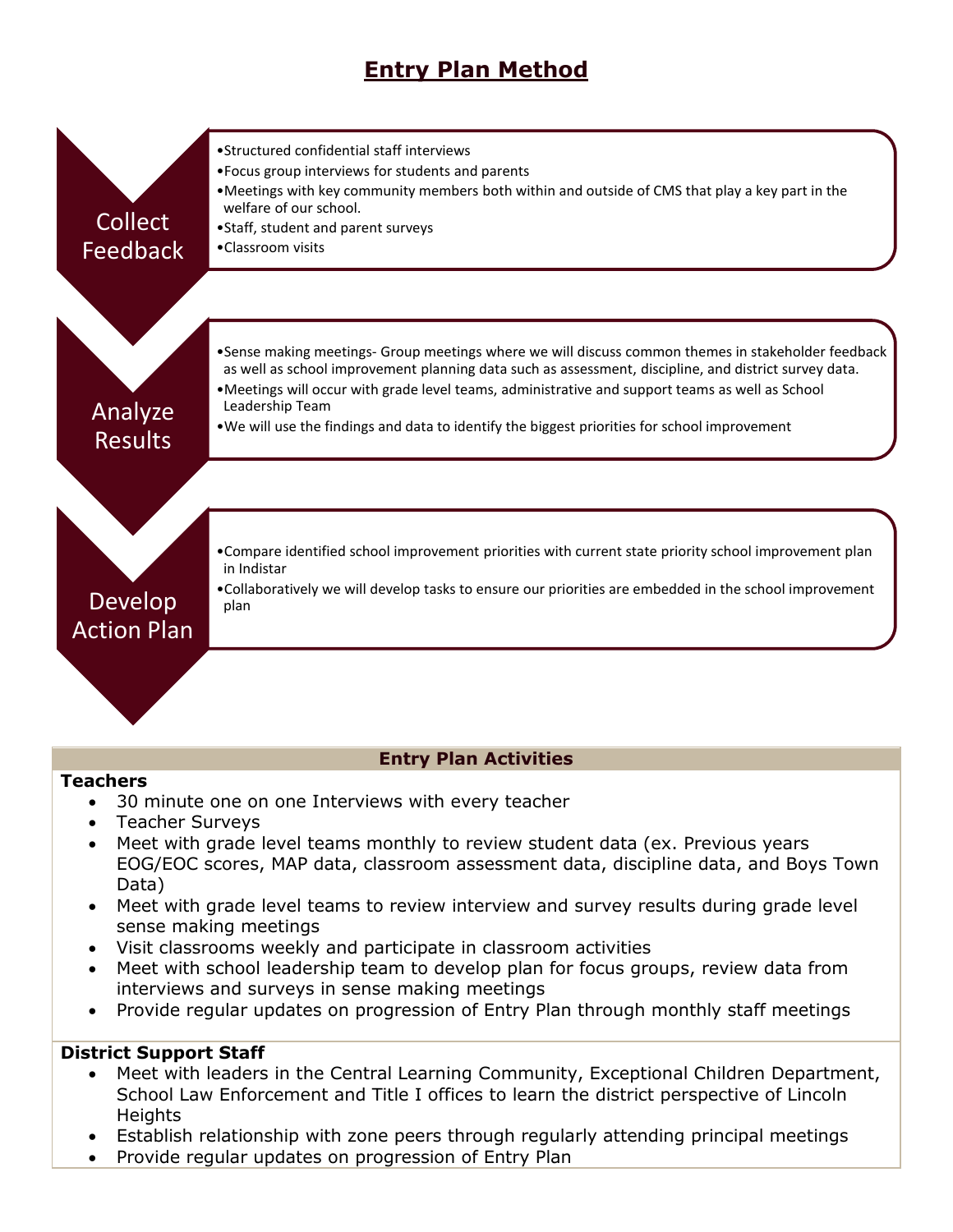#### **School Staff**

- Interviews with all building level administrative team members and school support staff including: Assistant Principal, Dean of Students, Facilitators, Compliance Process Manager, Psychologist, Counselor, Social Worker, School Resource Officer, Behavior Modification Technicians, Office Staff, Media Specialist, Instructional Assistants, Cafeteria Staff ,Custodians and Itinerant Staff
- Staff surveys
- Weekly Administrative and support staff team meetings to review student data as well as findings from surveys and interviews in sense making meetings
- Meet with school leadership team to develop plan for focus groups
- Provide regular updates on progression of Entry Plan through monthly staff meetings

#### **Parents and Community**

- Focus group interviews
- Monthly informal parent meetings alternating AM/PM to address parental questions and concerns
- Parent surveys
- Work with PTA to meet with existing community partners and to establish new community partners to organize school activities
- Meet with school leadership team to develop plan for focus groups
- Provide regular updates on progression of Entry Plan

#### **Students**

- Focus group interviews representing all grade levels (Elementary, Middle School and High School)
- Student surveys
- Meet with Merit students
- Lunch with students
- Provide regular updates on progression of Entry Plan

| <b>Entry Plan Schedule</b> |                                                                                                                                                                                                                                                                                                                                                                                                                                                                                                                                                                                                                                     |  |  |
|----------------------------|-------------------------------------------------------------------------------------------------------------------------------------------------------------------------------------------------------------------------------------------------------------------------------------------------------------------------------------------------------------------------------------------------------------------------------------------------------------------------------------------------------------------------------------------------------------------------------------------------------------------------------------|--|--|
| <b>Timeline</b>            | <b>Actions</b>                                                                                                                                                                                                                                                                                                                                                                                                                                                                                                                                                                                                                      |  |  |
| July-August                | Collect Feedback on Entry Plan, revise and finalize<br>$\bullet$<br>Send letter to staff and parents<br>$\bullet$<br>Meet with district administrative staff<br>Opening of School staff meeting<br>Open House<br>Establish schedule for monthly parent meetings<br>Begin staff interviews<br>Begin weekly administrative and support staff meetings<br>Conduct classroom walkthroughs daily<br>$\bullet$<br>Work with members of the administrative, support, and school<br>leadership team to develop staff, parent and student surveys.<br>Surveys will be created to assess the school climate, culture,<br>strengths and needs. |  |  |
| September                  | Organize student and parent focus group meetings<br>$\bullet$<br>Conduct classroom walkthroughs daily<br>$\bullet$<br>Meet with grade level teams to review previous years academic<br>$\bullet$<br>and behavioral data<br>Collect staff, student and parent survey data<br>$\bullet$                                                                                                                                                                                                                                                                                                                                               |  |  |
| <b>October</b>             | Finish all staff interviews<br>$\bullet$<br>Conduct parent and student focus group meetings<br>$\bullet$<br>Conduct classroom walkthroughs daily<br>Organize feedback from interviews, surveys and focus groups                                                                                                                                                                                                                                                                                                                                                                                                                     |  |  |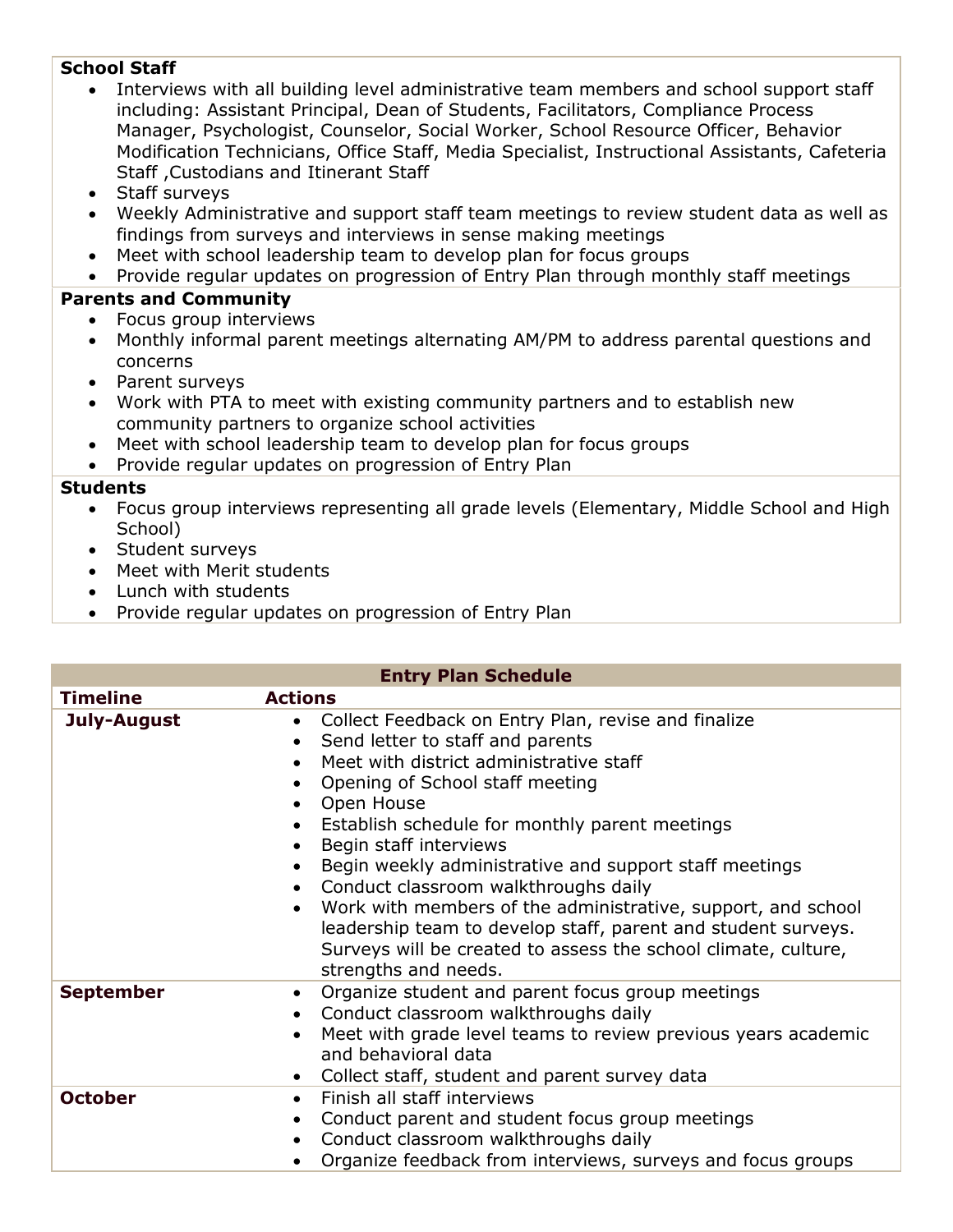| <b>November</b>         |           | • Meet and review findings with administrative, support staff, grade<br>level and school leadership teams in making sense meetings<br>• Meet and review findings with district support staff including<br>leaders in the EC department, Title I department and Central<br>Learning Community<br>• Meet with grade level and content teams to discuss student |
|-------------------------|-----------|--------------------------------------------------------------------------------------------------------------------------------------------------------------------------------------------------------------------------------------------------------------------------------------------------------------------------------------------------------------|
|                         |           | progress through the first quarter.<br>• Conduct classroom walkthroughs daily                                                                                                                                                                                                                                                                                |
| <b>December-January</b> | $\bullet$ | Work with grade level teams and School Leadership team to<br>design a plan of action for the second semester                                                                                                                                                                                                                                                 |

# **Interview Questions**

# **Teachers and school support staff**

- 1. Tell me a little about yourself; who are you, in terms of how you think and feel about your work and our school. What do you think is important for me to know about you?
- 2. What motivated you to work at Lincoln Heights Academy? What is the best part of your job? What keeps you coming to work every day?
- 3. Describe a time that illustrates your greatest professional strength
- 4. What are the strengths of the school? Provide me a brief description of the top three to five things that you think that we should keep in place just as they are.
- 5. What are the major challenges facing our school? What about your job depletes your energy? What are the things you think we need to address right away to improve our school? Rank order the top 3 challenges and provide a brief description of each challenge.
- 6. What changes are necessary to provide the best education possible for our students? What do you want your role be in making these changes happen?
- 7. What are your professional growth goals? What supports do you need to work towards these goals?
- 8. What networks of people in our school act to influence what gets done and how things get done? What do the people have in common? What external networks of people exercise the greatest influence on what we do and how we do it?
- 9. What expectations do you have of me as your principal?
- 10.What other questions do you wish I would ask because of their significance to you and or/the school?

# **Administration**

- 1. Tell me a little about yourself; who are you, in terms of how you think and feel about your work and our school. What do you think is important for me to know about you?
- 2. Describe your leadership style.
- 3. Describe your role as a school administrator. What are your strengths and what areas will you focus your professional development efforts on?
- 4. What are the strengths of the school? Provide me a brief description of the top three to five things that you think that we should keep in place just as they are.
- 5. What are the major challenges facing our school? What about your job depletes your energy? What are the things you think we need to address right away to improve our school? Rank order the top 3 challenges and provide a brief description of each challenge.
- 6. What changes are necessary to provide the best education possible for our students? What do you want your role be in making these changes happen?
- 7. What expectations do you have of me as your principal?
- 8. Give me one piece of advice that you think will help me as I begin my journey as principal of Lincoln Heights Academy.
- 9. Is there anything else that you would like me to know?